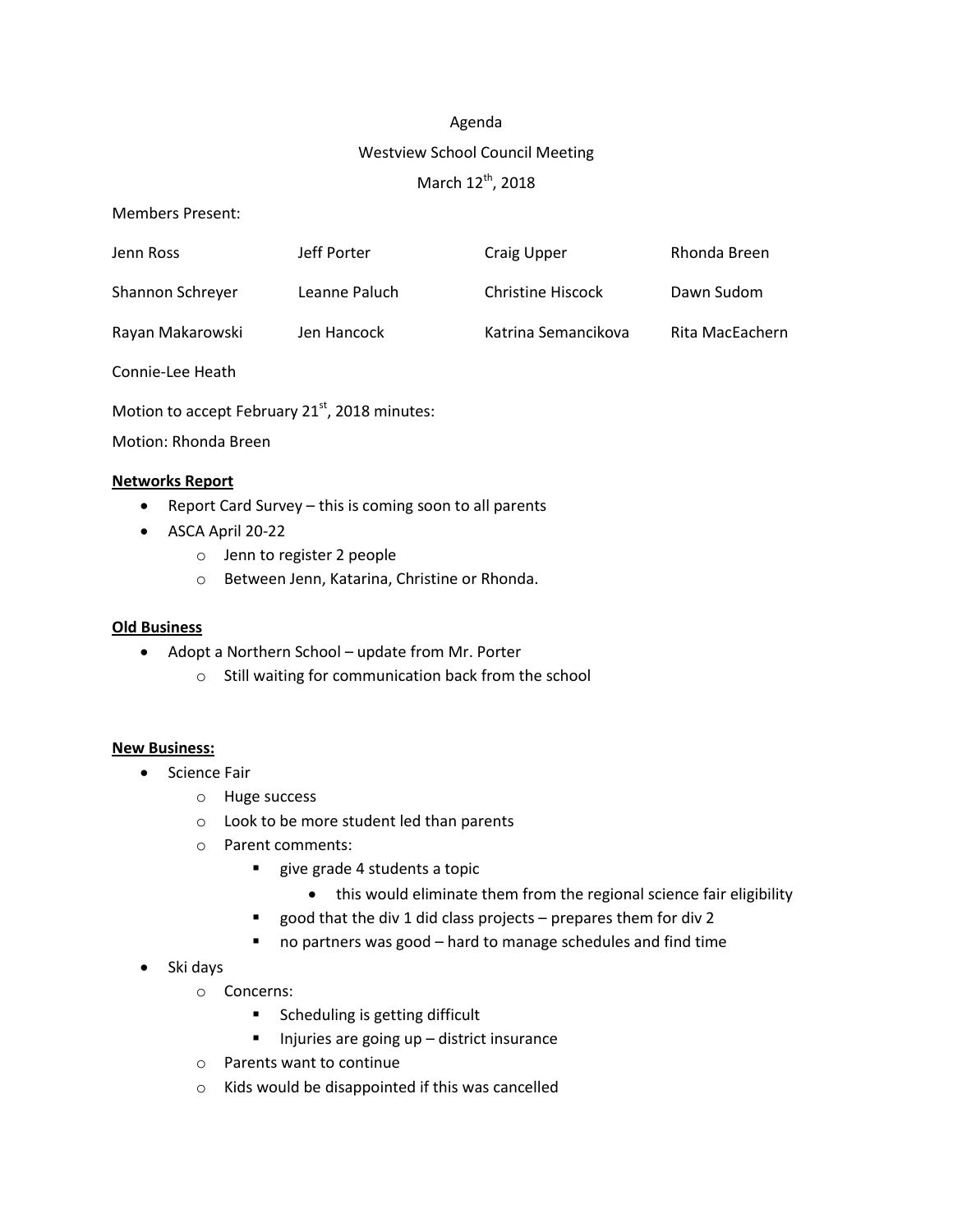# Agenda Westview School Parents Association Meeting March 12<sup>th</sup>, 2018

**Motion to accept February 21st , 2018 minutes:**

#### **Motion: Jen Hancock**

#### **Treasurers Report**

Playground: \$26 380.94 Casino: \$74 215.25 Regular: \$ 2565.25

#### **Requests for Funding**

Requestor: Christine Hiscock

- Pay babysitting for 1.5 hours @ \$12.50/hour
- Motion: Shannon Schreyer Second: Rhonda Breen

Requestor: Craig Upper

- Staff T-shirts
- $\bullet$  35 @ \$13
- $\bullet$  Total = \$455

Motion: Jenn Ross Second: Jen Hancock

#### **Fundraising**

Flowers – payment options

- Instead of paypal (this increases costs)
- Parent volunteers to accept payment
- What are the dates?
	- o Katrina set up volunteer schedule
- Connie to look into getting the Square
	- o If we can get one we will accept debit at select times
- If no square then we will accept Cash only

#### **Hot Lunch**

- Hot Lunch Website Renewal \$315 Motion: Christine Hiscock Second: Katrina
	-
- Homemade hot lunch March 29<sup>th</sup> (Mac & Cheese)
	- o This has been POSTPONED until April, busy day, hot lunch already has 30+ orders

#### **Old Business**

- Dance
	- o 90's theme
	- $\circ$  April 26<sup>th</sup>
	- o Water, juice boxes, popcorn, glo-sticks, slap bracelets
	- o Photo booth yes - NO decorations from kids this time